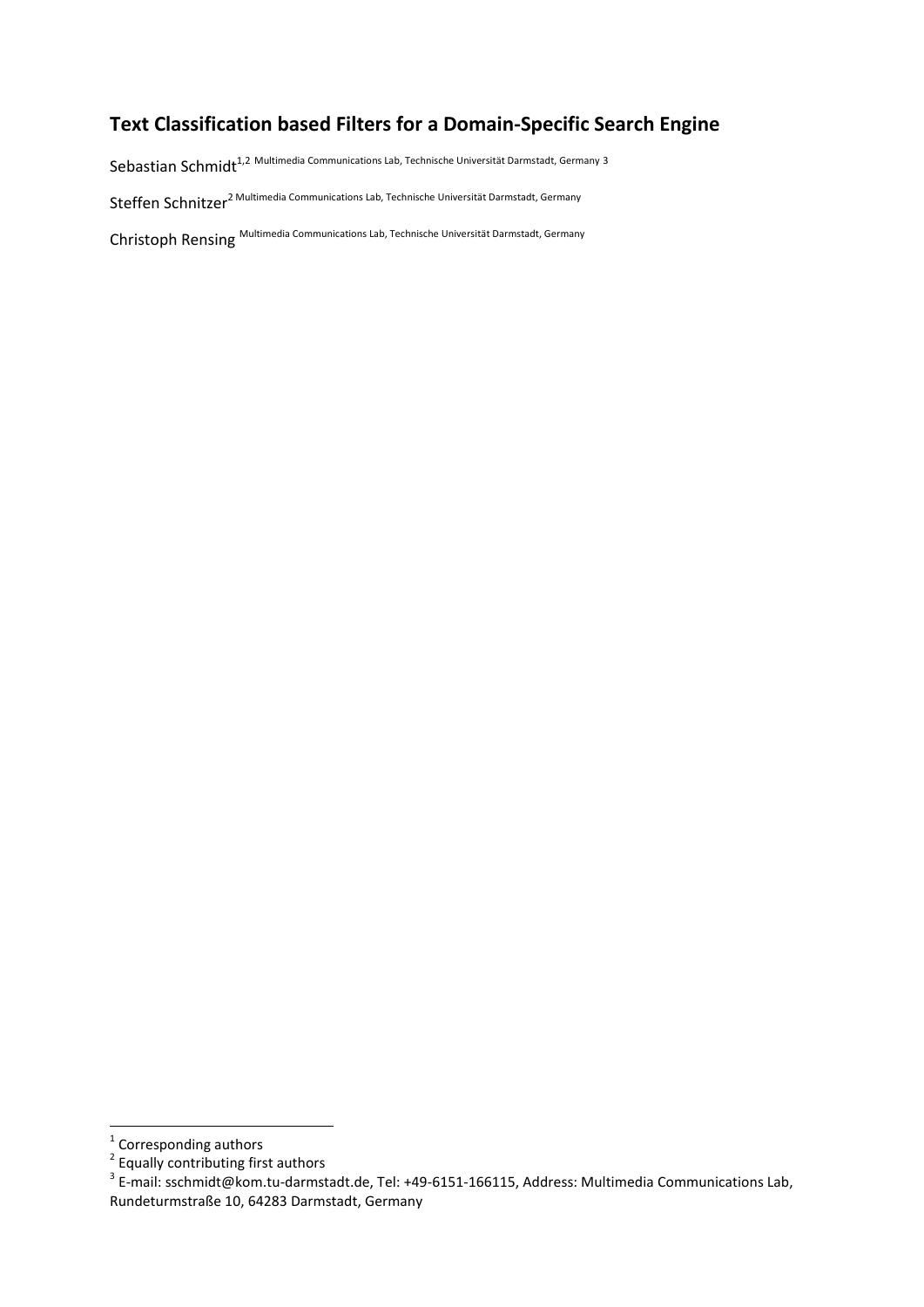#### **Abstract**

Domain-specific search engines exist in various fields, providing additional value by exploiting knowledge of their respective domains. One common mechanism used are filters which allow narrowing down the search results based on pre-defined filter categories. In this article we exploit the usage of a text classification system for the creation of these filters. The approach is tailored to work in large-scale settings with reduced amounts of manually annotated training data and hence enables a cost-efficient roll-out of new filters. An initial annotation study resulted in a corpus which was used for an off-line evaluation of the approach giving insights into the effect of the system's parameters. Finally, a large online evaluation was executed together with a provider of a domainspecific search engine. This article presents important aspects that need to be taken into consideration when implementing text classification-based filters in the industrial setting of a domain-specific search engine.

**Keywords**: Search engines, text classification, annotation study, active learning

### **1** Introduction

The amount of digital information is growing at an enormous pace. In August 2014, around 179 million [1] active Web sites were reachable where the majority does not consist of single pages but hundreds or thousands of sub-pages. While multimedia content such as video and audio is gaining increasing importance as a relevant type of content, text still seems to be the prevalent media type.

After the rise of the Internet, search engines have evolved in order to provide an efficient access to available information. While the market is dominated by generic search engines, in particular Google<sup>4</sup>, an increasing number of domain-specific search engines have come up. Common domains for these domain-specific search engines are products, restaurants, hotels, job offers or scientific publications. In comparison to generic search engines, domain-specific search engines bear advantages by exploiting knowledge of their respective domains in order to improve the search experience for the user. Both recall<sup>5</sup> and precision<sup>6</sup> of the search can be improved compared to generic search engines:

- Recall can be improved by incorporating search results from all or a high fraction of relevant Web pages (maintaining an index of relevant Web sites in the background)
- Precision can be improved by giving the user the possibility to search not only based on string values over complete documents but to filter the search results according to their needs in the particular domain

In this article we focus on the latter. Filters are a pre-defined number of attributes that can be combined with each other in order to narrow down the result set of a search. These filters can be generic or domain-specific. Examples for generic filters are file-format, top-level-domain or language.

**.** 

<sup>4</sup> http://www.google.com

<sup>&</sup>lt;sup>5</sup> Recall describes in the context of search engines the percentage of relevant Web pages that were found by a search query out of the total number of relevant pages

<sup>6</sup> *Precision* describes in the context of search engines the percentage of relevant Web pages out of the total number of Web pages found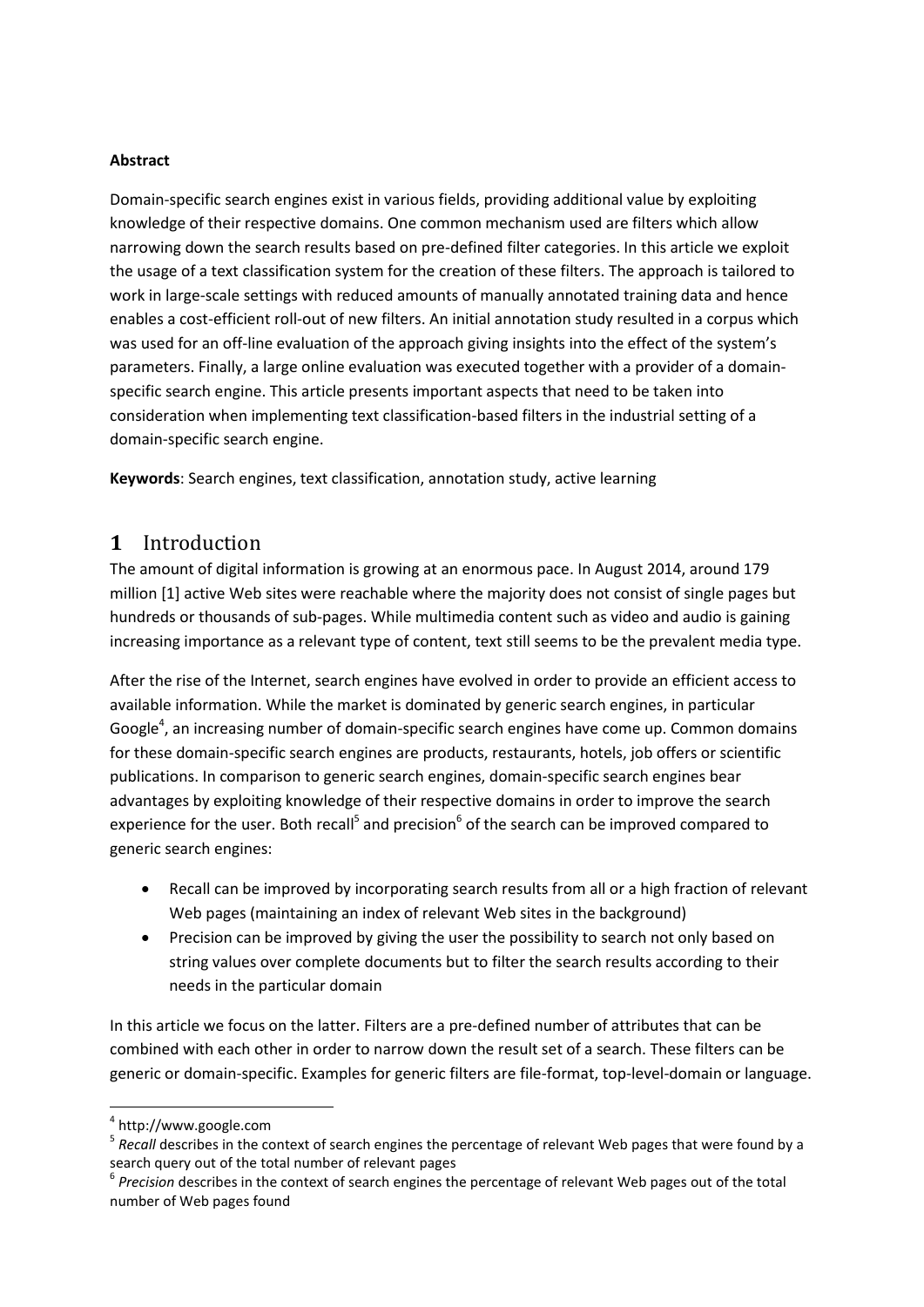In contrast to these generic filters there are domain-specific filters such as the price for a product, the geographical region a job offer is relevant to, the color of a car or the number of rooms a hotel has. These filters need to be explicitly integrated into the search interface and the underlying filtering logic cannot easily be ported to another domain.

Some of the filters can best be implemented by rule-based approaches, e.g. prices can be found by searching for a number followed by a currency symbol. This holds for all information with a small or restricted number of distinct expressions which are independent of the context (e.g. if there are several prices on one site, the price of interest can only be identified based on the textual context). In contrast to this, some information cannot be explicitly found in the Web pages themselves or the language allows for a huge variety of expressions.

In this article, we focus on filters that require more advanced techniques for realization since the textual part of the document through which the filter value can be determined is of rather complex nature. The present work exploits text classification using machine learning techniques as a means to build these filters. The deployment of the used approach takes place in the industrial setting of a job search engine. The goal is to use the textual content of the job offers (a.k.a. documents) as input for text classification and use the available class labels as filter criteria for the search engine. Therefore, the approach has to decide for any job offer if a particular filter (a.k.a. class label) should be evaluated positive or negative. A filter matches for a job offer if and only if the text classifier decides to assign the filter class to the job offer.

As time to market of newly identified filter is critical, it is required that the filter can be deployed fast. In addition to this, domain-specific search engines often start as start-ups or small-sized companies and do not have the manpower and/or financial resources to manually annotate large amounts of text documents as required by classical supervised machine learning classification approaches. At the same time, a certain classification quality needs to be met [2] for achieving user satisfaction. Based on this observation, we examine an approach that relies on active learning, which allows for a fast and cost-efficient deployment through reduced manual effort i.e. the time spent on annotations. This approach has been presented before [3] but is now, for the first time, evaluated during runtime in an industrial setting instead of using historical data in a lab environment for evaluation. To enable a meaningful deployment of the approach, we introduce a new parameter for the integration in the industrial setting.

The actual deployment of the approach in an industrial setting enables a detailed description of the processes involved and gives insights on problems that occur in such a real-world scenario. Through the online evaluation, the active-learning setting is not only tested for its theoretical performance but for actual applicability for different problems within the daily routine of an industrial partner. The presented experience, gained during the experiments, allows a repeatable application of this textclassification approach for document filtering.

The remainder of this article is structured as follows: after this introduction, an overview on related work is given. Afterwards, in Sectio[n 3](#page-4-0) the application scenario on which this article focuses is presented; this presentation is required in order to understand the specific needs in this scenario. The following section presents the approach to and the results of an annotation study executed within the application scenario. Section [5](#page-7-0) describes the concept of the adapted approach while Section 6 describes the implementation within the application scenario. The results of the evaluation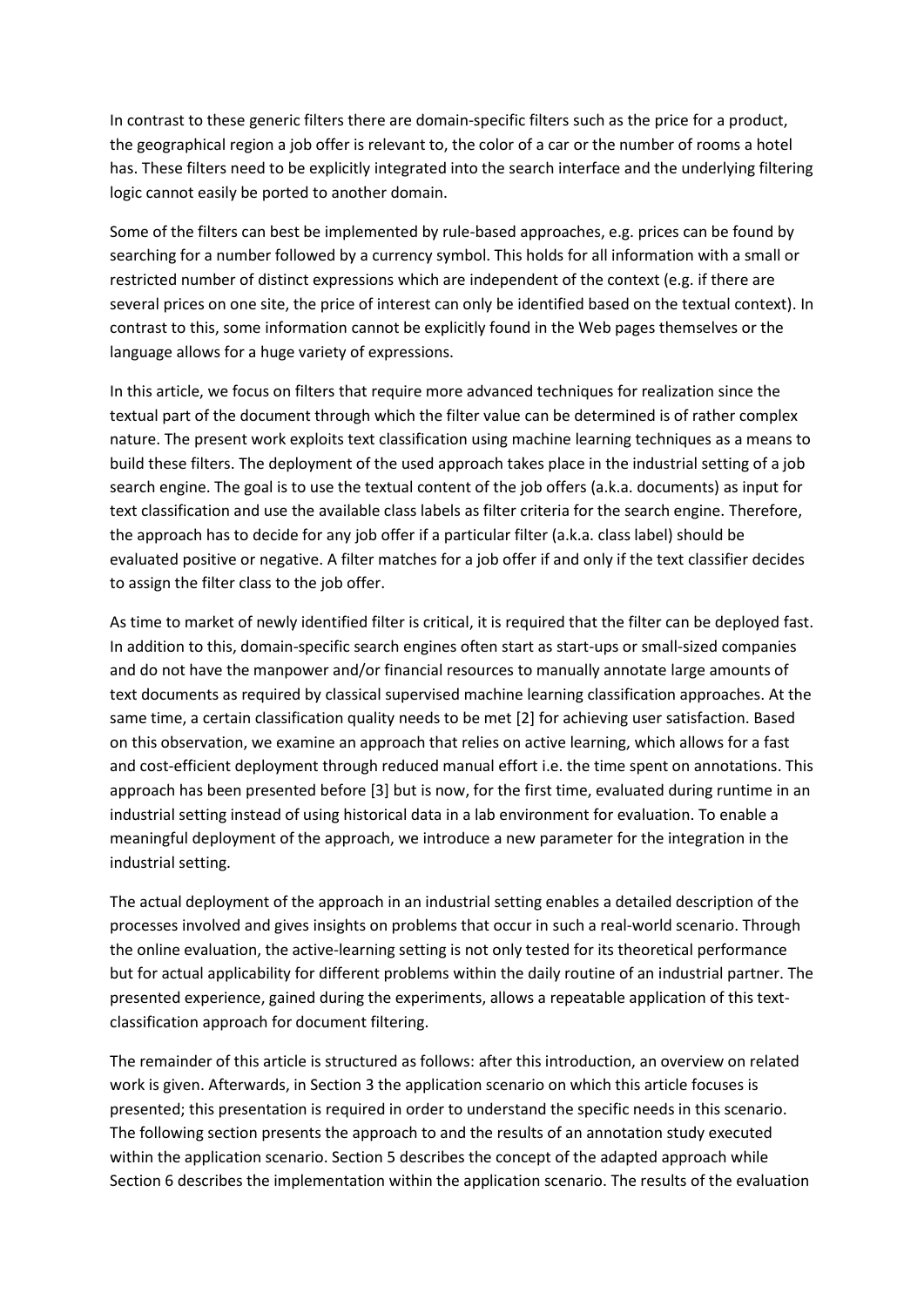using the data from the annotation study are presented in Section 7. Finally, the work is concluded in Section [8.](#page-15-0)

# **2 Related Work**

The present work combines the application area of domain-specific search engines with the technique of active learning. To the best of our knowledge, there is no existing work which has examined this combination so far. In this section some aspects of these two fields are highlighted. Furthermore, we highlight the aspect of balancing of training data, since this is relevant for our work as well.

## **2.1 Domain-specific Search Engines**

This section presents some approaches to the implementation of domain-specific search engines. Hanbury et al. [4] define a domain-specific search engine as "a search engine that specifies one or more of the following five dimensions: 1. subject areas, 2. modality, 3. users, 4. tasks, 5. Tools, techniques and algorithms required to complete the tasks". Within the scope of this work, we concentrate on the specification of the subject area since the web sites to be retrieved all origin from one subject are.

A consistent usage of Semantic Web<sup>7</sup> technologies from content providers resulting in machinereadable data would simplify the creation of domain-specific search engines [5]. Since the Semantic Web has not prevailed until today, search engine providers cannot rely on semantic annotations of Web documents but need to understand the content automatically by other means in order to make it retrievable in real-time.

Some approaches to domain-specific search engines have been presented where the user's query is enriched with domain-specific keywords, forwarded to a generic search engine and the returned result is presented to the user [6] [7]. This enrichment with keywords in order to receive only relevant results can be seen as a coarse-grained filtering, but in general the approach is hardly feasible since it entirely relies on the quality of the generic search engine and, in addition to this, most generic search engines would nowadays block these queries coming from a single source at high volume. Further, many domains and filters are too complex to be modeled by keywords only. A domain-specific search engine that does not rely on a generic search engine and builds generic rules based on given keywords was presented by Kruger et al. [8]. Another way towards an optimal user experience is the ranking of the result list, which can be enhanced by adding domain-specific features [9].

## **2.2 Active Learning**

**.** 

Active Learning has been a popular research topic for about 20 years now. Motivated by the fact that obtaining labels is expensive, the general idea is to provide only labeled instances with a high information value as training instances to a supervised classifier, resulting in fewer instances to be labeled manually. The instances to be labeled are selected by the classifier in its current state, assuming that the knowledge about these labels improves the future accuracy of the classifier. A

 $^7$  One of the aims of the Semantic Web vision by Tim Berners-Lee [16] is the machine-readability of the web. This requires a consistent annotation of Web pages with semantic labels on word-level yielding a closer interlinking of stored information.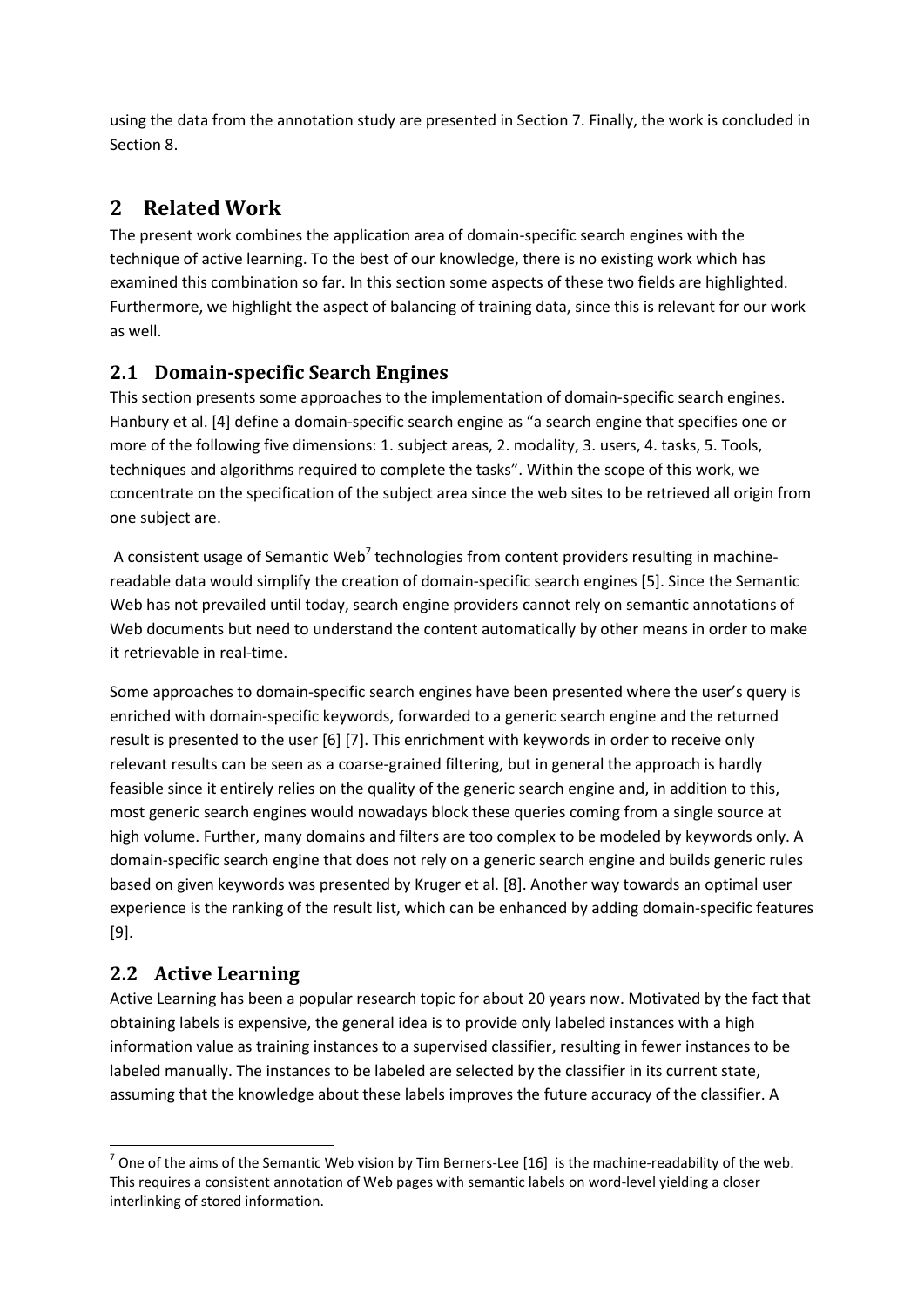variety of approaches for the selection of these instances has been proposed; an overview on these was given by Fu et al. [10].

In general, active learning can be and has been combined with various classification techniques, e.g. Bayesian models [11] and Support Vector Machines [12], which have been identified as being most suitable for text classification tasks [13].

Also, different combinations of active learning and ensemble learning, which exploits a set (ensemble) of classifiers, have been proposed. Examples are the combination of various classifiers from two different classification approaches where the ratio between the classifier types in the ensemble is adapted during run time [14], the combination of different classifiers of the same type but trained with different feature selections [15] and the combination of different classifiers of the same type but trained with different subsets of the data [3].

### <span id="page-4-1"></span>**2.3 Balancing**

It has been shown that the quality of a classifier trained on unbalanced data sets can be improved by balancing the training corpora [25]. A more balanced data set yields a more robust classifier when used for training. Common methods are random oversampling and random undersampling where the former involves a duplication of the minority class while the latter involves discarding of instances of the majority class. Running evaluations with data sets with different severities of imbalance it has been shown that these two approaches yield best results among various different balancing approaches for Support Vector Machines [18]. The approach presented in this article is based on Support Vector Machines which indicates the high potential of these two techniques.

# <span id="page-4-0"></span>**3 Application Scenario**

In order to gain insights into the feasibility of the proposed approach as a filtering means we have implemented it at a domain-specific search engine. Below, we explain the characteristics of this scenario.

Kimeta<sup>8</sup>, founded in 2005, is one of the market leaders in the German online job search market. The Web site has about 20 million page views through about 2.5 million visits per month. Every day, 80,000 to 100,000 new job offer documents enter the system via a Web crawling process and need to be processed so that users can retrieve them as results of their search. This processing does not need to happen in real-time but the time span from first publication of the document until delivery to the end user is a key performance feature. The main sources for the documents are (i) company Web sites, (ii) job offer markets and (iii) newspaper Web pages. The documents from these three sources display different characteristics. Each company presents the documents in their own (corporate design) layout with varying structure reaching from pure flowing text to well-structured tables. In contrast to this, job offer market pages provide a standardized layout. Finally, newspaper pages can be characterized by rather short job offers since the offers are often published parallel in print and the price for a print publication depends strongly on its length. This variety shows that the scenario imposes high requirements on the document processors in order to index all different kinds of documents reliably. The text classification system used must be highly robust in order to allow for classification of various kinds of documents.

**<sup>.</sup>** 8 http://www.kimeta.de/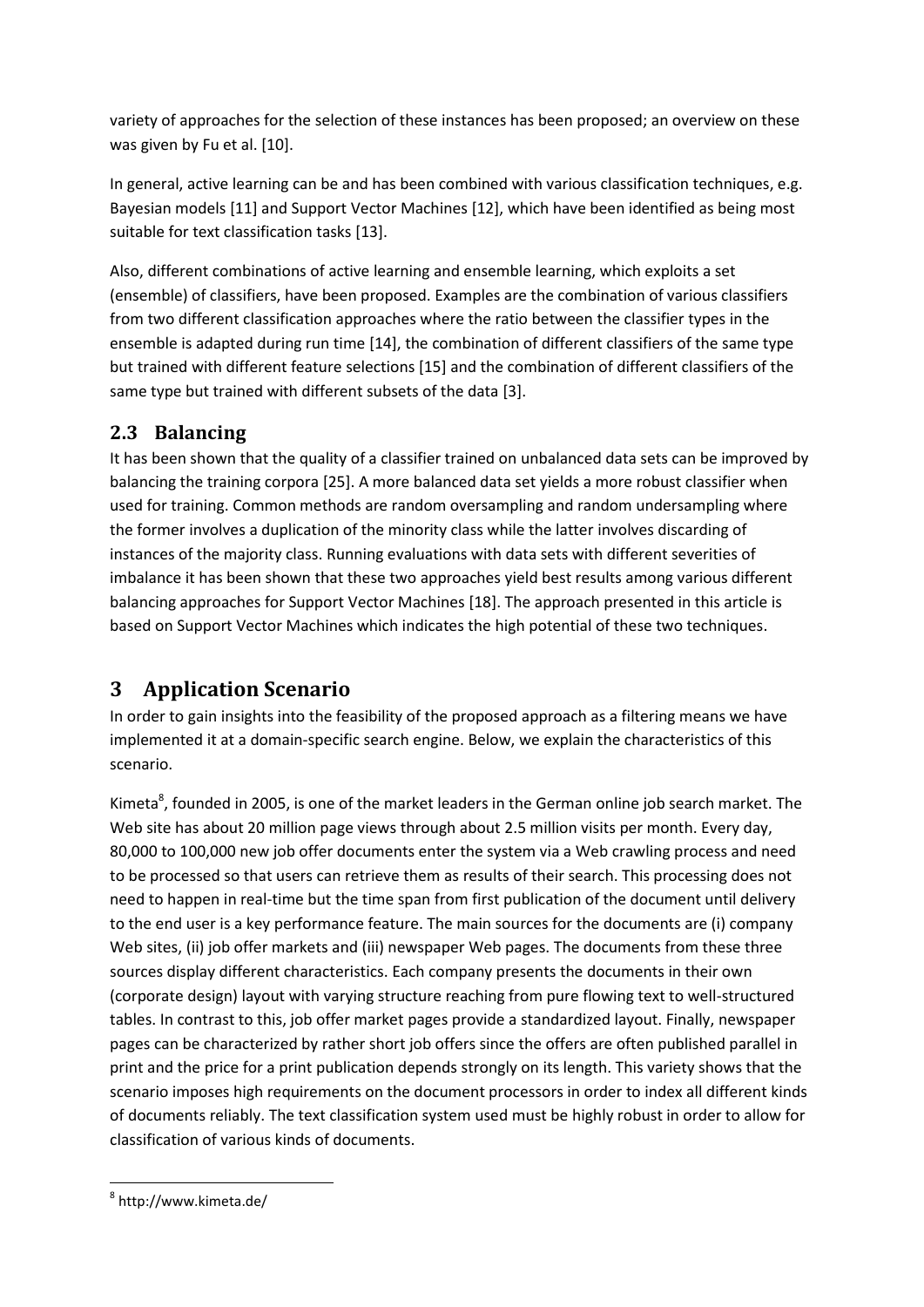Kimeta provides several different filter groups on its Web site, ranging from hours of work (full time, part time) or mode of employment (regularly employed, internship, temporary job,…) to the functional area of work (Consulting, Controlling, IT, Medicine, R&D….). Analyses of data on another job search platform have shown that such a filtering possibility is of high relevance for job searchers [19]. In this work we focus on binary filters which either match or do not match a document. Depending on the concrete filter, the fraction of job offers which is supposed to be matched versus the fraction of job offers which should not be matched differs clearly. Classification approaches cope best with a balanced distribution and are challenged by such an unbalanced setting.

In order to provide these filters for the domain-specific search in the domain of job offers, Kimeta relies on several different approaches to identify the characteristics of the job offers, such as keyword-based filtering and text classification. The creation of such filters is expensive due to the need of domain experts which analyze the filter scenario and create either the keyword-based filters or initiate the creation of a text classification based filter. To build robust text classification-based filters, a sufficient amount of documents has to be annotated. Because annotations of a single annotator can be biased, it has become a de-facto standard in research to carry out the annotation not only by a single annotator but by at least two annotators [24]. The result of combining these single annotations is considered to be more representative for the common understanding of a class label. Furthermore, this allows for an early identification of ambiguities in the definition of classes and yields finally a "clean" gold standard dataset by incorporating only instances with an agreement on their annotations. Kimeta's pre-studies have shown that non-trained annotators have difficulty deciding on the correct filter decision. Therefore, one big challenge in the application scenario is how to perform a process which enables a profound and repeatable annotation by mainly non-experts to keep the financial burden low. The design considerations, settings and the results of an annotation study are presented in the following section.

## <span id="page-5-0"></span>**4 Annotation Study**

This section describes the annotation study, which was performed in order to provide evaluation data for our approach, to understand the complexity of the classification problem and to develop a process to cope with that complexity during the annotation phase.

### **4.1 Setup**

In the beginning, three different binary filters were selected for this study. This decision was made based on the company's previous experience with these three filters where it has been discovered that a keyword-based implementation does not yield satisfying precision and recall. Furthermore, the filters were selected to describe highly varying types of concepts. The first filter describes a job offer's field of activity while the second filters for a characteristic which is independent from the field of activity and the third filter describes a mode of employment. The filters selected are the following ones:

- 1. Service/Customer Support (*S*)
- 2. Research & Development (*R&D*)
- 3. Full time job (*FT*)

Throughout the annotation, a group of three people was involved in the process, a domain expert and two non-experts. After the selection of these filters, the domain expert wrote a short informal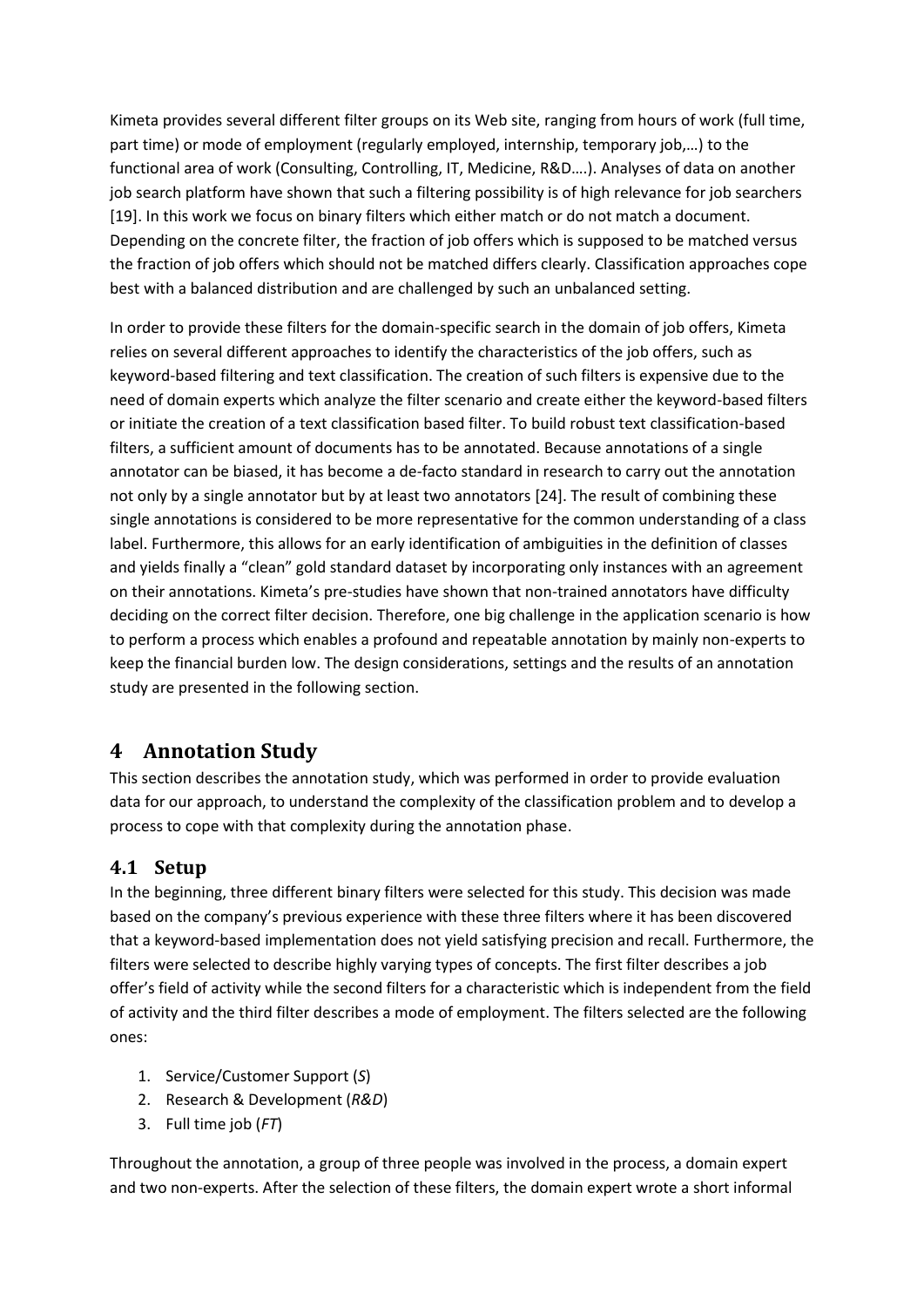definition for each of the filters. This definition was afterwards discussed within the group which led to some refinement of the definitions. In order to check for completeness, each of the group members annotated a set of 50 documents for each of the three filters based on the previously determined definition. For each of the documents and each of the filters, the annotators had to choose between three different labels: "Positive", "Negative", "I do not know". During the annotation process, the annotators searched for cases where they incorporate implicit knowledge and opinions not given in the filter definition. For example, after a first definition for the FT filter was mutually agreed on, some further characteristics had to be agreed on e.g. whether jobs as a freelancer, jobs done in home office or working-on-site should be considered to be *FT.* The annotators were asked to write down such cases of implicit knowledge in order to have it included in the final annotation guidelines. All documents with inconsistent annotations were discussed leading to a further improvement of the filters' descriptions and recorded in the annotation guidelines. In previous work [20], such an iterative improvement of annotation guidelines has been shown to be beneficial. The resulting guidelines consist of the following elements: (i) a short and informal definition of the filter, (ii) some indicators and examples for positive instances, (iii) some indicators and examples for negative instances, (iv) borderline examples together with their correct annotation and (v) a hand-written decision tree for the respective filter. The total amount of man-hours for the setup of one filter including the iterative creation of the definition, the selection of sample documents, discussions and documentation was 5:30h for the expert and 3:40h for the non-experts

For the remaining annotation, the annotators were told to adhere strictly to the created definitions. For the creation of the evaluation corpus, 300 random documents were selected. All of these documents were annotated by two independent annotators (the non-experts) for each of the three filters. For the documents where the two annotators did not agree on the annotation (one selecting "Positive" and the other "Negative") or both annotators were uncertain (selecting "I do not know"), the domain expert was consulted as third annotator.

### <span id="page-6-0"></span>**4.2 Results**

The annotation of the 300 documents by a single annotator took around 2h. The complete creation of the annotated documents, including selection of the documents to annotate by the expert, annotation, resolving disagreements and file conversions took on average 2:40 man-hours for the expert and 4 man-hours for the non-experts.

The results of the annotation study are presented in [Table 1.](#page-7-1) The rows represent the different filters while the columns represent the different levels of agreement. A perfect agreement was achieved when the two initial annotators agreed on the annotation. An agreement was achieved when one of the initial annotators decided for "Positive" or "Negative" while the other one decided for "I do not know" or the same. Also the cases where both initial annotators decided for "I do not know" but the third annotator decided for "Positive" or "Negative" were counted as agreement. The most prominent reason for selection of "I do not know" were titles of the document which did not totally match with the content and the annotators were not sure on whether they should rely on the title or on the content. A disagreement was assumed if either one voted for "Positive" and the other one for "Negative" or if both of them voted for "I do not know". All these cases were resolved by the third annotator.

Cohen's Kappa [17] is a robust statistical measure for the inter-annotator-agreement between two annotators since it subtracts out the by-chance agreement. The inter-annotator-agreements of the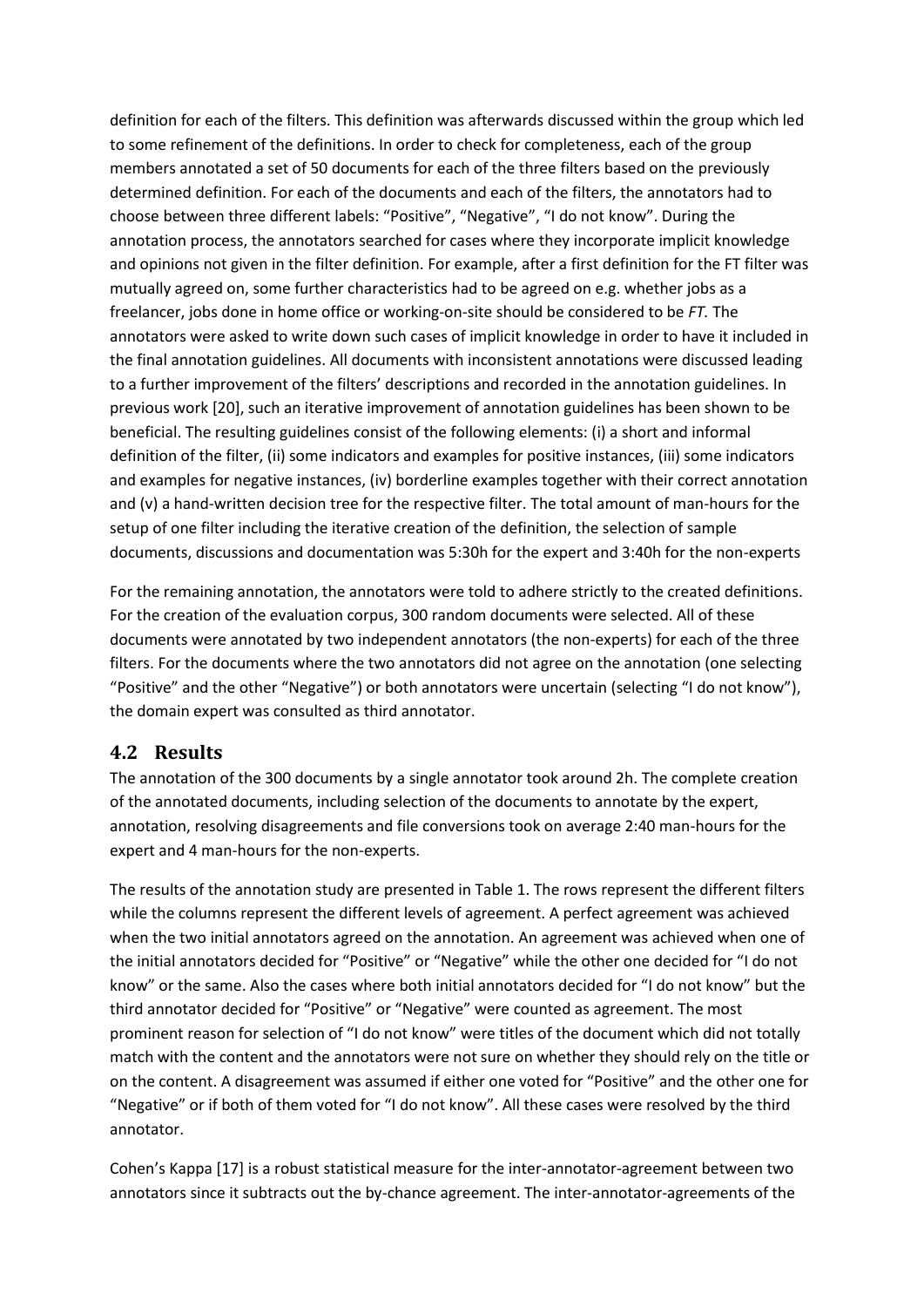two initial annotators are as follows:  $\kappa_{R&D}=0.745$ ,  $\kappa_{FT}=0.659$  and  $\kappa_{S}=0.520$ . One can conclude from the data that the decision for filter *R&D* was the easiest one for humans while the annotation for *S* led to some confusion. The "substantial agreement"<sup>9</sup> on the annotation, in particular for the classes R&D and *FT*, gives an impression on how the thorough and concerted filter definition with the domain expert helped the non-experts to cope with the given problems.

<span id="page-7-1"></span>

| <b>Filter</b> | <b>Perfect Agreement</b> | Agreement | <b>Disagreement</b> |
|---------------|--------------------------|-----------|---------------------|
| R&D           | 92.67%                   | 96.33%    | 3.67%               |
| FT            | 94.33%                   | 97.00%    | 3.00%               |
|               | 84.00%                   | 88.00%    | 12.00%              |

#### **Table 1: Percent agreement for two annotators**

As already mentioned in Sectio[n 3,](#page-4-0) the filters in the application scenario are highly unbalanced. Out of 300 documents, 36 were finally labeled as positive for the filter *R&D* (12%)*.* For the filter *FT* 277 documents were labeled as positive (92.3%) and for the filter *S* 50 instances were labeled as positive (16.7%).

Besides the experiences with the presented iterative process of annotation through a mix of experts and non-experts in a real-world active-learning scenario for text-classification based filters, we introduce a new tuning parameter for the approach which will be explained in the following section.

## <span id="page-7-0"></span>**5 CENFA Approach**

1

Within this work we make use of CENFA [3]. Full details of this approach are given in the respective article, but its big picture is presented in [Figure 1](#page-8-0) which shows the combination of an ensemble classifier which is only trained initially ("the base classifier") and a single SVM which is iteratively retrained, applying active learning ("the specialized classifier"). As shown [3], the re-training of the specialized classifier is significantly faster than a re-training of the complete ensemble while at the same time, the system provides better results compared to a system trained with a similar number of documents that were sampled randomly instead of selecting them by the use of active learning.

The classifier returns a confidence value for each classified document which is given by either the base or the specialized classifier and derived by the voting scheme of the ensemble or the single confidence value respectively. In this binary class setup, the confidence value for the more probable class per document is used which results in a range of [0.5;1.0] for the confidences. The setup presented by Schnitzer et al. [3] uses one single *confidence threshold* to determine whether the classifier marks a document for human annotation (steps 3/8), or provides a confident annotation decision (steps 7.1 - 7.3).

 $^9$  A Kappa value between 0.61 and 0.80 is considered as "substantial agreement" according to Landis and Koch [26]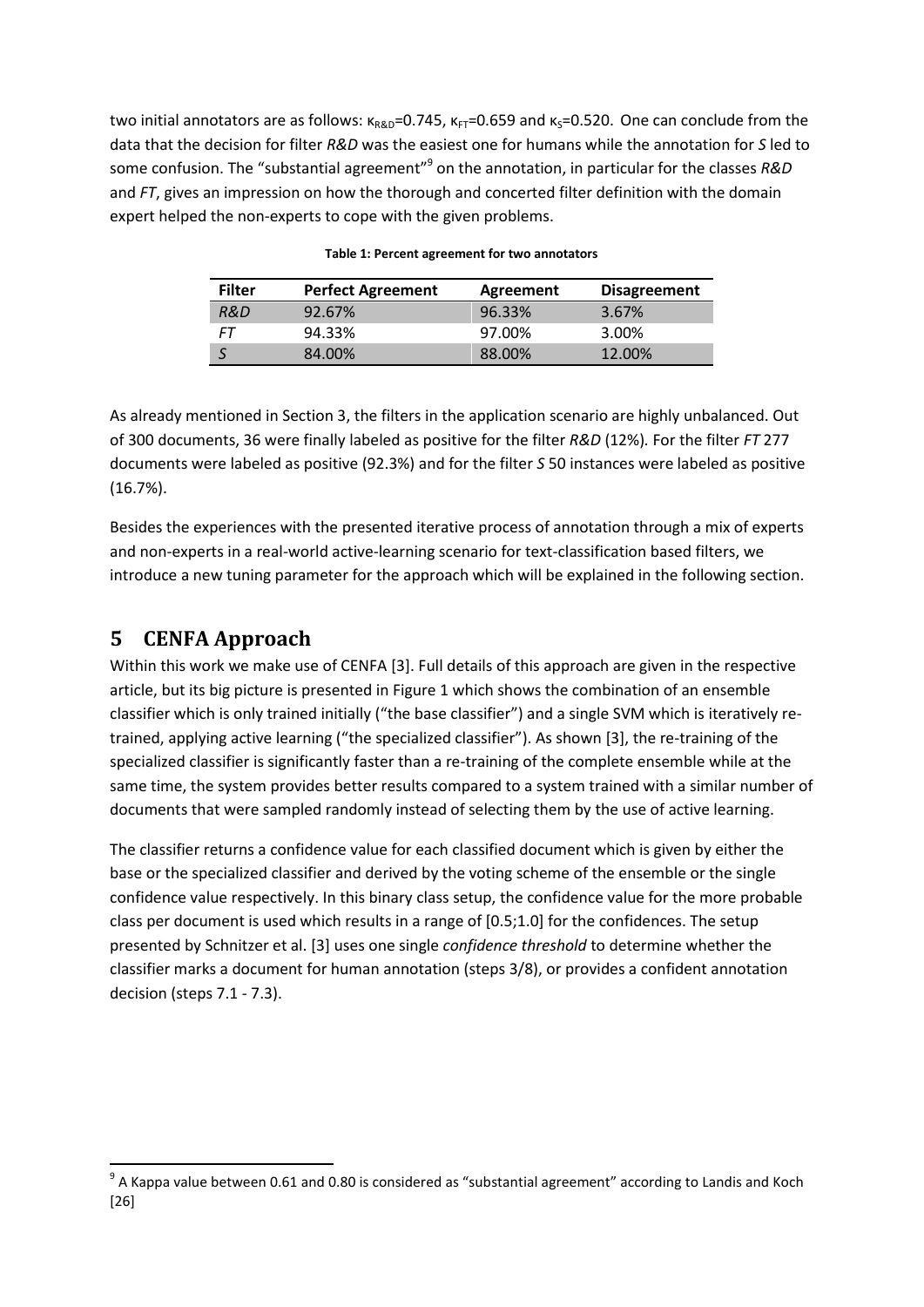

**Figure 1: Classifier Setup as described in [3]**

<span id="page-8-0"></span>In contrast to the previous work, these two confidence thresholds are decoupled into the *annotation confidence threshold* (*act)* and the *decision confidence threshold* (*dct*), respectively. This adaptation was chosen to allow for the deployment in a large-scale setting of the industrial application in contrast to the lab environment of the previous work. The two parameters can now be set independently of each other. This change is motivated by the fact that the number of documents in the application scenario is very high and the *act* needs to be adapted to the actual throughput in a scenario while the *dct* needs to be adapted based on the characteristics of the data.

The documents to be annotated for the active learning step are detected based on the *act*. Its range of [0.5;1.0] is determined by the range of possible confidences of a binary classifier. If the overall classification confidence of the base classifier for a document is smaller than *act,* the document is stored for annotation by human in the first iteration. Such a document is assumed to be ambiguous and will be referred to like this throughout this article since the base classifier did not identify any agreement on its class label. These annotated documents serve as training data for the specialized classifier. That means that a low *act* yields fewer documents to be annotated and hence less training data for the specialized classifier and vice versa. Implicitly, the percentage of documents that need to be annotated can be tuned by the *act*.

To determine whether the decision of the complete system is carried out by the base classifier or the specialized classifier, the *dct is* used. In scenarios with high throughput this decoupling allows to "produce" only a reasonable amount of documents to be annotated while also sending documents with a lower confidence to the specialized classifier. This advantage can only be exploited if  $\det$   $\geq$  act.

## <span id="page-8-1"></span>**6 Realization in the Application Scenario**

The approach described above holds several challenges for a realization with the industrial partner. The process on how such a system is initially deployed and maintained throughout the iterations as well as the integration of the workflow in the company is described in this section.

At first, the steps described in Section [4](#page-5-0) are followed to create a well-defined filter's description. To gather the training documents for the respective filter, a representative selection of job offers is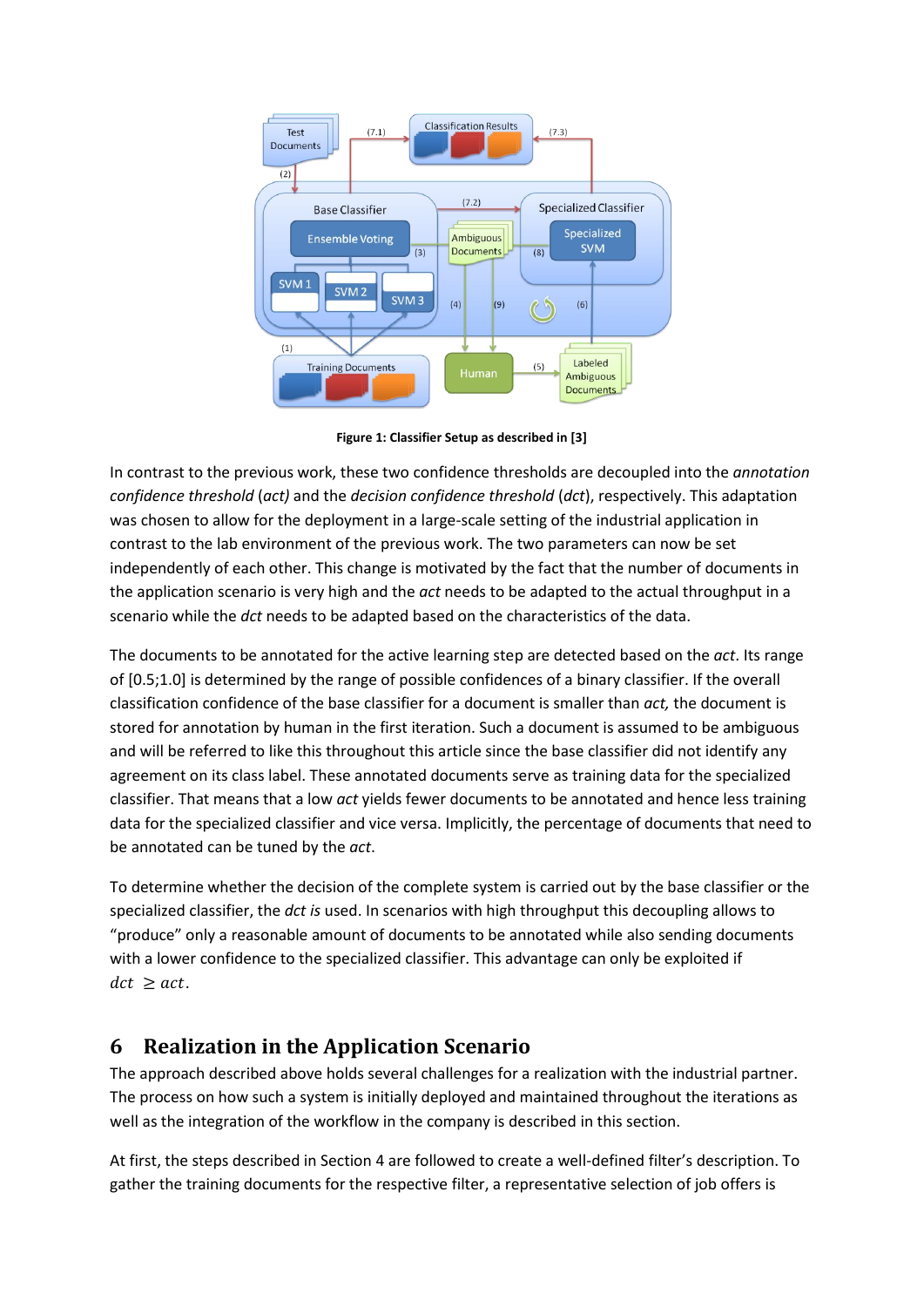taken from the current stream of documents and stored in a separate database. These documents are then annotated independently by the two non-experts involved in the filter definition and the results are stored back into the database. The results are then analyzed towards the agreement of the annotators, so that the domain expert can draw the disagreed-on documents from the database to impose a final decision as described before. Now that the basic training set of documents is given, the model for the particular filter is created and can be deployed in the ensemble classifier of the classification engine.

The following process is carried out for each iteration. Throughout the day, the stream of newly discovered and therefore yet to be classified documents runs through the classification engine and the high confidence results per document are added as a characteristic of the job offer which enables the filtering in a later search. During this phase, the documents for which the classification results stays below the defined threshold (*act*) are added to the separate database and marked for postannotation in the respective filter. Now non-expert annotators can draw sets of documents for annotation from a certain filter, for the purpose of evaluation we ask the annotators to draw the 100 most ambiguous documents in each iteration. Due to the well-defined filter's description, annotators who were not involved in the initial creation of the filters require a very short training period and can therefore draw documents from various filters. The annotation of the 100 most ambiguous documents takes between 0:30h and 1:30h depending on the filter and the experience of the annotator. The system has to ensure that the two independent annotations required for a document are carried out by different individuals. Afterwards, the domain expert retrieves the small set of documents which require a final decision and judges them. The model is re-trained with the now completely annotated set of ambiguous documents, and deployed in the specialized classifier of the classification engine which takes less than ten minutes. With this step, one iteration is finished and the next one can start afresh. Hence, the iteration takes 24 hours for collecting a sufficient amount of ambiguous documents and around 2 hours for annotation, data transformation and deployment of the updated classifier. Since the system runs continuously, the time frame for the collection of ambiguous documents can in general be extended arbitrarily and annotation and re-training can happen whenever it is favored.

The inter-annotator-agreement of the first two iterations is presented in [Table 2.](#page-9-0) One can observe the drop in terms of agreement for each of the classes compared to the values during the initial annotation phase and within the two iterations. This shows, that documents with a high ambiguity for the classifier (which are the ones passed to the annotators for post-annotation) are also hard to classify for the annotators.

| <b>Iteration</b> | $K_{R&D}$ | Κς   | Kғт  |
|------------------|-----------|------|------|
| 1 <sup>st</sup>  | 0.55      | 0.48 | 0.40 |
| $2^{nd}$         | 0.38      | በ 24 | 0.40 |

<span id="page-9-0"></span>**Table 2: Cohen's Kappa for the inter-annotator-agreement of the two annotators during the two iterations**

## **7 Evaluation**

This section describes the process of the system's evaluation. After introducing relevant measures and explaining the overall setup, the results of the tuning experiments in an offline setting are presented. Afterwards the results of integrating the approach into the live system are shown. It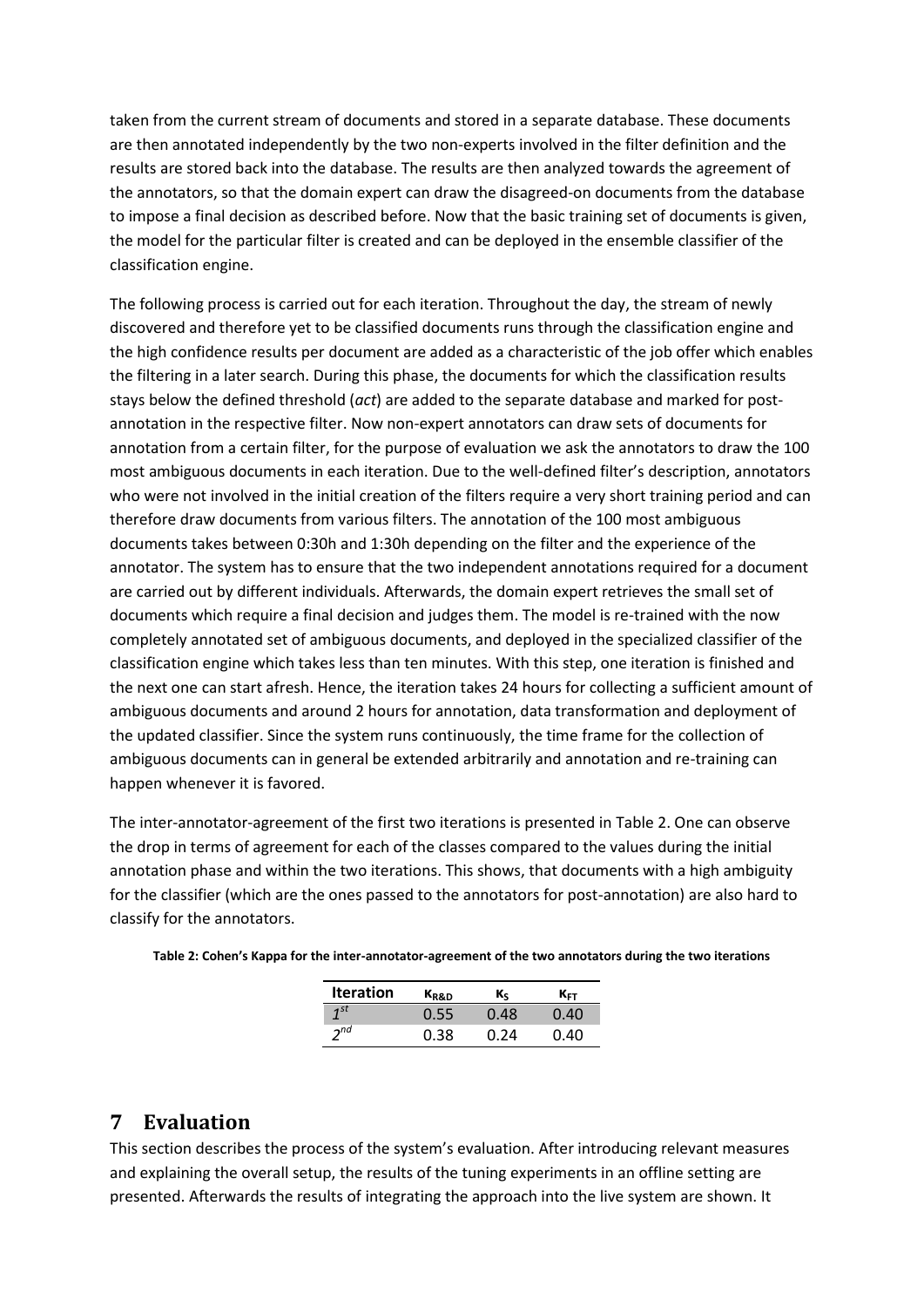should be noted that within this article, no comparison to related approaches is presented. These comparisons to other active learning approaches were presented before [3] and it was shown that CENFA is addressing the trade-off between classification quality and reduced manual annotation effort as well as a performant classification and re-training. The focus of the evaluation in this article is rather the experience in the industrial setting with the particular approach.

## **7.1 Evaluation Measures and Setup**

As introduced before, this work copes with an unbalanced application scenario, where the number of positive and negative instances is highly different. In such a setting, the usage of the weighted Fmeasure, as often done, represents a certain trade-off between precision and recall. However, the given industrial scenario describes an information retrieval problem, where the scenario-dependent metric of choice is the precision of the classifier, since false-positives are a major issue in search engine results and should be avoided. In other scenarios, depending on the concrete setting, the major aim might be to tune towards other metrics like a high specificity or a high sensitivity of the classification model. In order to get information about the tuning of both and allow for an unbiased evaluation in an unbalanced setting, the Receiver Operating Curve (ROC) is commonly used. The *Area-under-the-Curve (AUC)* is the respective singular numerical value representing the overall discriminative performance of the model [21] [22].

Therefore, we use as performance measurements the scenario- and balance-independent macroaveraged AUC of the ROC, as well as the scenario-dependent and industrially motivated macroaveraged precision.

Another relevant key aspect of the classifier is the number of ambiguous instances identified during the iterations since this corresponds directly to the number of instances that need to be manually annotated. Ideally, the system would identify only small amounts of ambiguous documents which lead to a huge improvement in the iteration step.

Throughout all evaluations the corpus consisting of 300 instances per class, gathered during the annotation study, is used as gold standard<sup>10</sup>. The feature set used consists of the 10,000 most used unigrams using the term frequency – inverse documents frequency (tf-idf) weighting scheme. The number of bagged SVMs was fixed to 10. This value is a trade-off between the accuracy of the single SVMs which need enough instances to be trained properly and a sufficient number of SVMs in order to gain a robust ensemble [23].

## **7.2 Tuning Experiments**

**.** 

Before the system is deployed in the industrial setting, two different tuning experiments are executed in order to find the best *act* and evaluate the influence of balancing for the examined application scenario. For these tuning experiments, a stratified 4-fold cross validation was applied for each of the three classes resulting in a split with 225 training instances and 75 test instances. Furthermore, for each of the given training set sizes, 10 random samples were drawn out of the 225

 $^{10}$  The complete corpus and the corpus created during the post-annotation (see Section [6\)](#page-8-1) can be found online: http://www.kom.tu-darmstadt.de/fileadmin/Externer\_Bereich/Downloads/software/ Paper\_TextClassificationBasedFilters\_EvalData.zip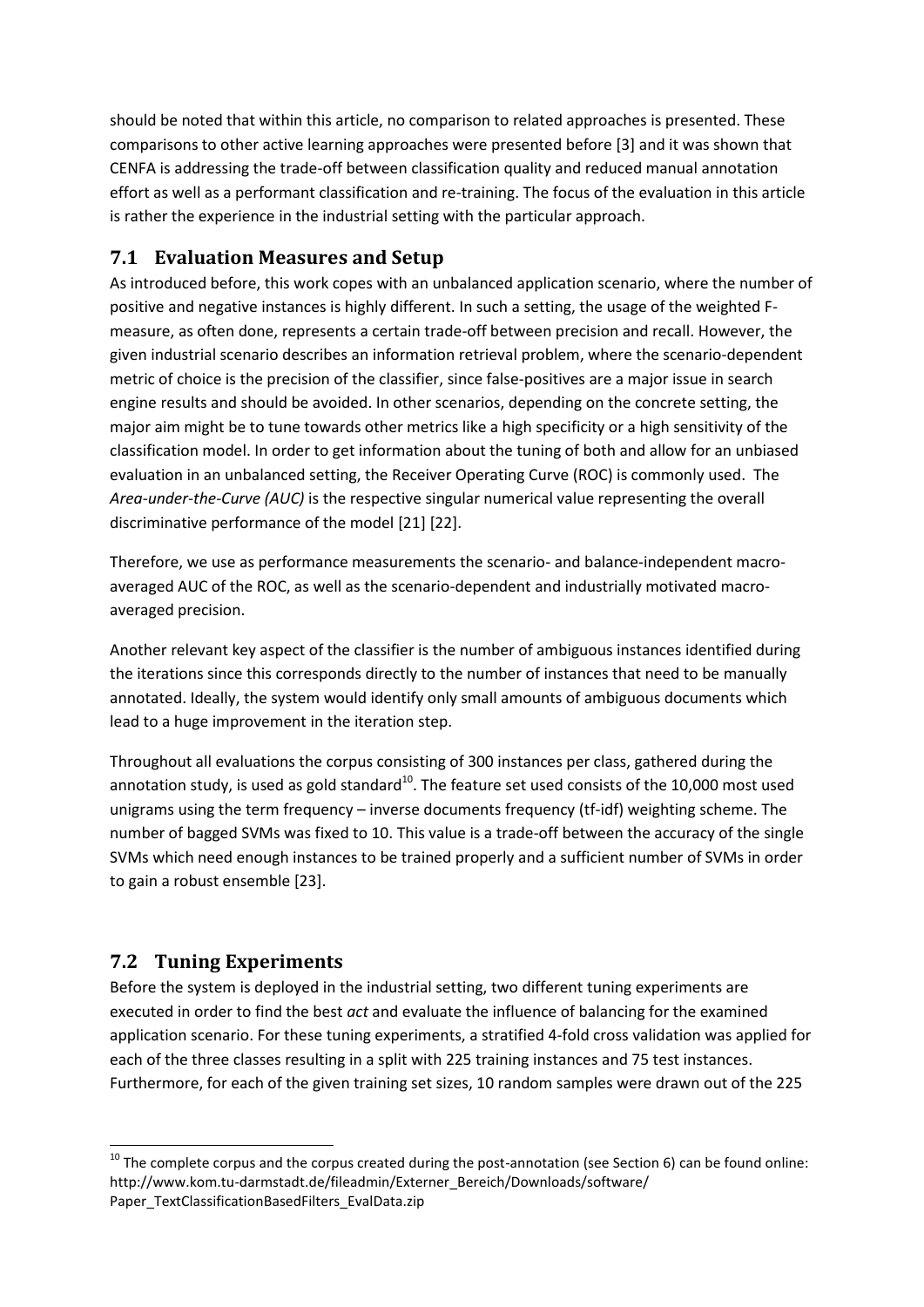available training instances. The given results for each of the sizes are obtained from the resulting 40 evaluation runs.

#### **Effect of Balancing**

As mentioned in Section [2.3,](#page-4-1) previous experiments have shown that a balanced training set yields a more robust classifier. Oversampling as well as undersampling has been identified as the most appropriate techniques for balancing. This section presents the results for a comparison of unbalanced vs. balanced training data. In order to have datasets with a comparable common size across the different classes we combine for the balanced training set oversampling with undersampling so that the total amount of available training instances is at 225. The test documents were left unmodified.

[Figure 2](#page-11-0) presents the average AUC together with its standard deviation for the base classifier (without any iteration) for the different filter classes comparing balanced unbalanced data. It can be observed that the overall trend is an increase in terms of AUC with increasing number of training instances. Comparing the balanced setting to the unbalanced setting, the balanced setting provides slightly better results for small amounts of training data than the unbalanced setting. In general it has to be noted, that the standard deviation is relatively high.



<span id="page-11-0"></span>**Figure 2: AUC and standard deviation for the Base Classifier with varying numbers of training instances for different classes**

#### **Impact of Annotation Confidence Threshold**

A key factor for the deployment of the approach in a real-world setting is the amount of documents found to be ambiguous since these need to be annotated which requires manual effort, i.e.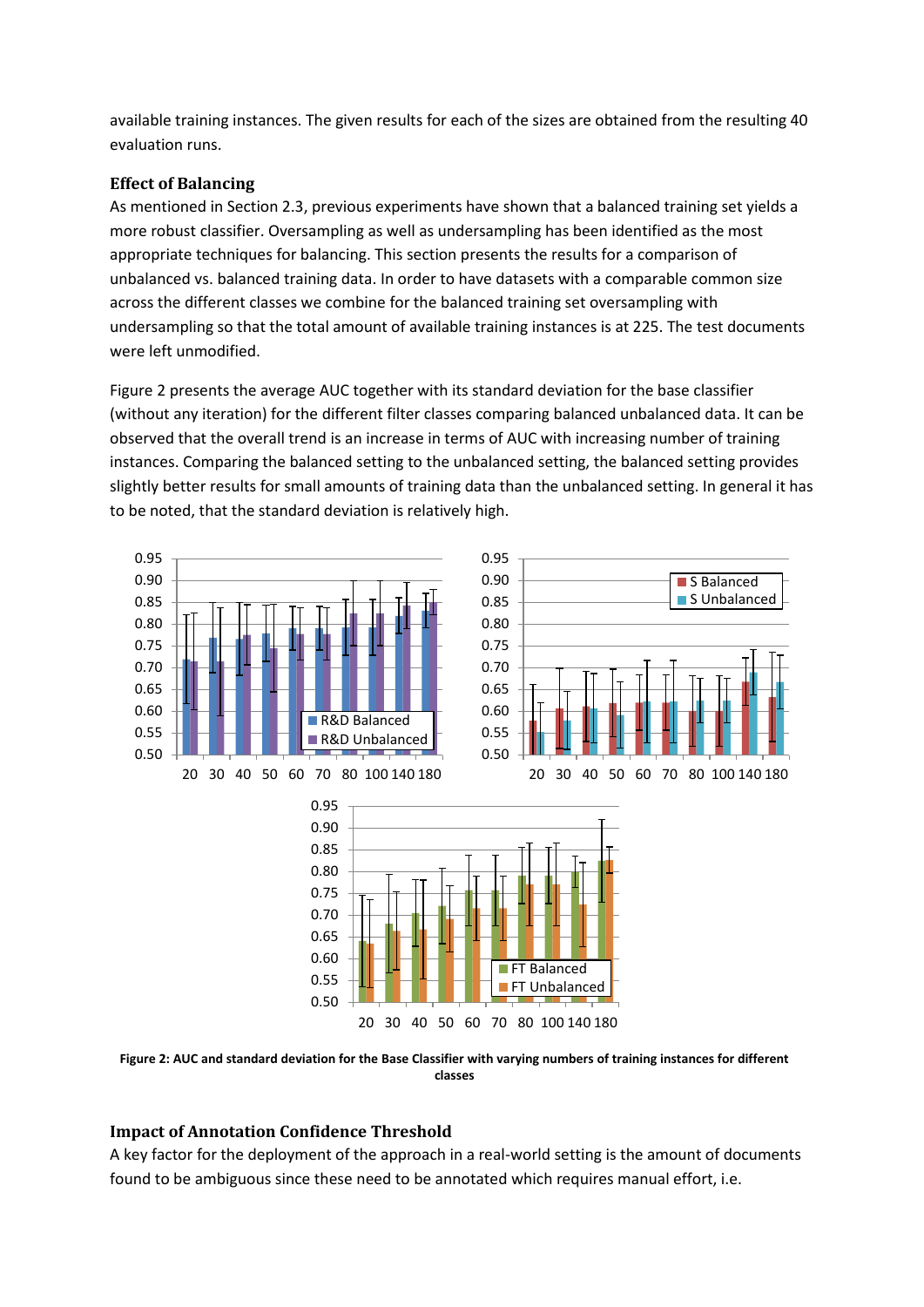employees' time. The variable *act* was introduced in order to allow for a tuning of the fraction of documents to be annotated manually. [Figure 3](#page-12-0) shows the impact of the *act* on the fraction of documents identified as ambiguous with a varying number of documents used for training the base classifier using the balanced dataset. The steady increase in all curves proves that the overall goal of the introduction of *act* was achieved. From the varying fraction between the different classes one can infer a different complexity of the classification into these classes. Interestingly, the class which was most complex for the ensemble to classify (class *S*) is also the class with the lowest interannotator agreement (see Section [4.2\)](#page-6-0). Further, it can be seen that a larger number of initially annotated documents leads to an increase in the flattening of the curves. This shows the value of the initial effort for the training of the base classifier. In particular in settings with a high throughput, it pays off to train the base classifier properly so that it is more confident about the classification and fewer documents need to be post-annotated.



<span id="page-12-0"></span>**Figure 3: Fraction of documents to be annotated against the** *act* **parameter for the different classes. The numbers in the upper left corner denote the number of training instances for the base classifier**

### **7.3 Experiments within the Industrial Setting**

The evaluation in the application scenario requires to run the classifier for a certain time, collect documents that are ambiguous to the particular classifier, annotate these documents manually by two to three annotators and re-train the specialized classifier with the annotated documents. In order to examine the behavior over several iterations, these steps need to be repeated. Since the set of ambiguous documents depends on the set of initial training documents and the manual annotation of ambiguous documents is the most expensive process step (in terms of human resources), it is impracticable to run the same experiment with different folds of the training data. We therefore had to select one fold for each of the three classes (consisting of 225 annotated, balanced training documents), built the classification models out of these and relied on the results for these three initial training sets only instead of averaging over the different folds. The remaining 75 annotated documents are used as test data. A randomly chosen part of the documents of the daily throughput were classified by the models and depending on the *act* selected for annotation.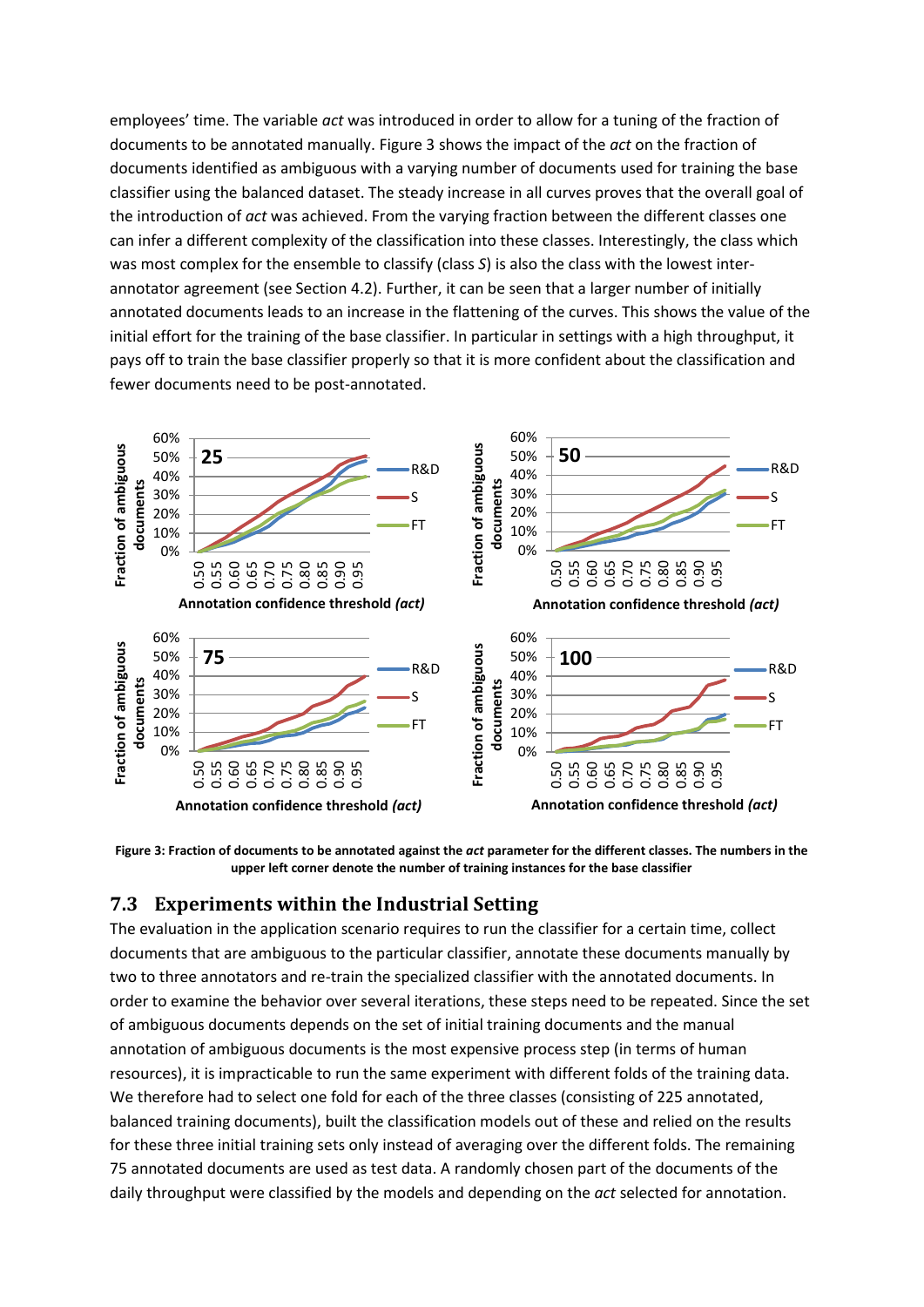These post-annotated documents were then used to train the specialized classifier. Afterwards, the classifier consisting of base and specialized classifier was evaluated. This iterative cycle of classification, post-annotation, re-training and evaluation was repeated two times.

The results of the execution in the application scenario allow examining four different aspects of the classification task. To gain further insight about the impact of *dct* and *act*, we gathered different data through the iterations. We also analyze the number of documents which were selected for the annotation by the system and discuss their class distribution. The performance of the classifier is analyzed as well by describing the behavior of precision and AUC throughout the iterations.

#### **Impact of Annotation Confidence Threshold**

For the first iteration almost 30,000 documents were classified. The fraction of documents which were selected for annotation in the first iteration can be seen in [Figure 4.](#page-13-0) Similar to the tuning experiments the higher the *act* is chosen, the more documents are selected for annotation. Because of the large throughput in this setting even the smallest possible *act* (0.5) led to more documents than planned to be annotated.



**Figure 4: Fraction of ambiguous documents in iteration 1**

<span id="page-13-0"></span>For the second iteration a second set of documents was used, because some of the documents of the first set were now included in the training set for the model. Here the model did not select enough documents for annotation, and therefore the number of documents for classification was increased to slightly more than 80,000 documents. The same number of documents was used in a 3<sup>rd</sup> iteration which was stopped after having identified the number of ambiguous documents. The results for the iterations can be obtained from [Table 3.](#page-13-1) The fraction of documents that are selected for annotation decreases from the first to the second iteration. The *act* was set to 0.8 for demonstration purposes only, using a smaller value would not demonstrate the decrease during iterations that clearly.

<span id="page-13-1"></span>**Table 3: Fraction of ambiguous documents across the iterations (***act* **= 0.8)**

| <b>Iteration</b> | R&D      | 5        | FT       |
|------------------|----------|----------|----------|
| 1 <sup>st</sup>  | 5.68%    | 11.25%   | 3.57%    |
| $2^{nd}$         | 0.25%    | 0.38%    | 0.09%    |
| $2^{rd}$         | $0.01\%$ | $0.02\%$ | $0.01\%$ |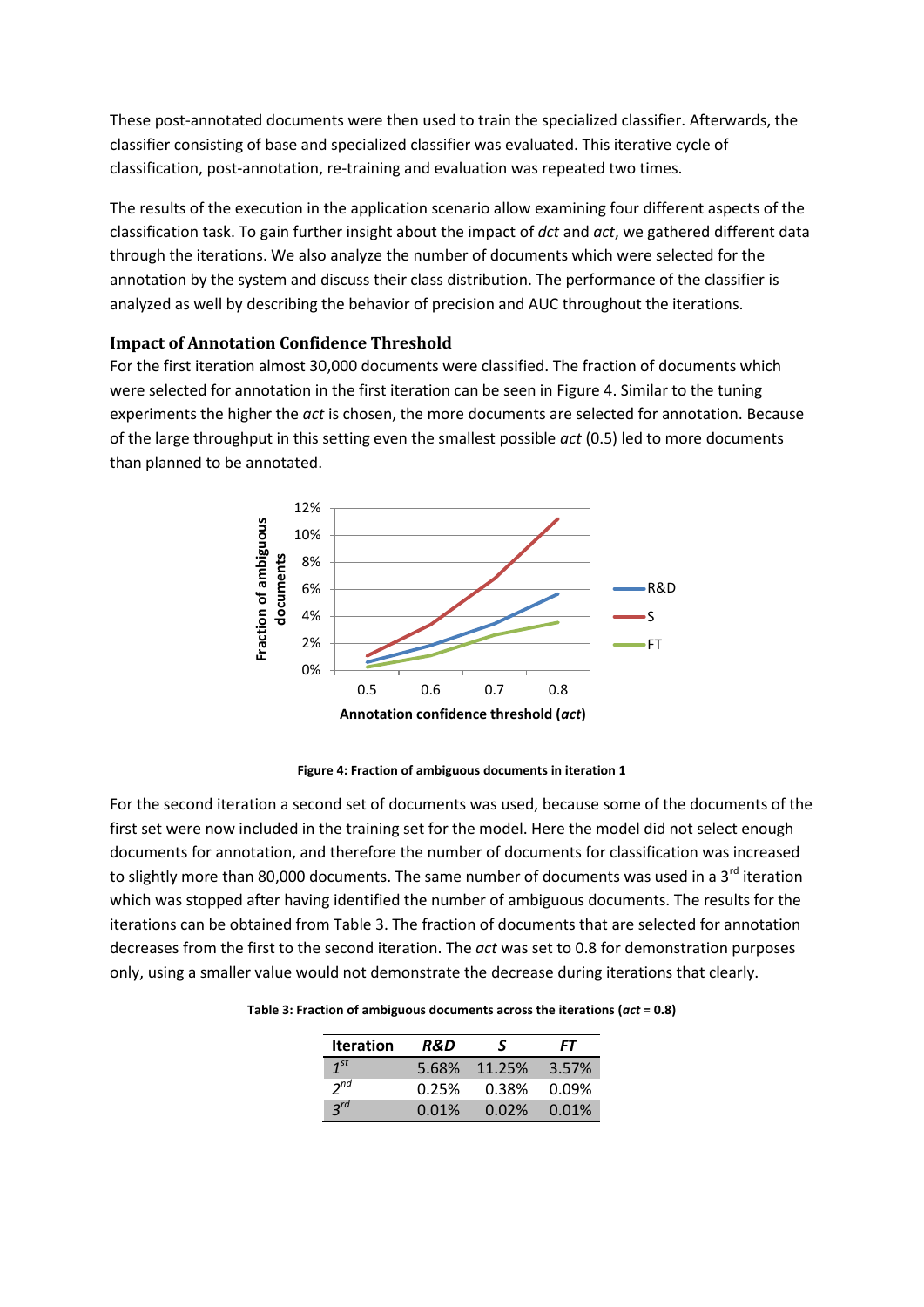#### **Impact of Decision Confidence Threshold**

The impact of the *dct* is shown in [Figure 5,](#page-14-0) where the *act* was fixed to a value of 0.5 in order to keep the number of documents that need a post-annotation relatively low. That means that only such instances were chosen for annotation that appeared hardest to classify for the ensemble. For the different classes the performance changes differently. The figure shows the results for the different *dct* for the two iterations that were executed completely *(<class> it 1* and *<class> it 2*). Furthermore, the results for the base classifier only are presented *(<class> base*). Since in this case no instances are routed to the specialized classifier for decision, the evaluation metrics stay constant. Finally, the results of *the extended classifier*, as introduced before [3], are shown for the two iterations *(<class> ext it 1* and *<class> ext it 2*). The *extended classifier* an ensemble of SVM similar to the base classifier being trained with all available training instances after iteration 1 or iteration 2 respectively. Hence the training set for the *extended classifier* consists of the training instances of the base classifier and the training instances for the specialized classifier from iteration 1 or iteration 2 respectively.

Examining the results of CENFA for the S class, the AUC decreases first but finds a peak at a *dct* of 0.8. In the FT class, the AUC increases from a *dct* of 0.5 to 0.55 and stays on that level until it decreases sharply for *dct* over 0.8.For the R&D class, the *dct* between 0.5 and 0.65 leads to no improvement of the AUC and makes it decline for higher *dct*, though not as sharply as seen for the FT class. This shows that a reasonable *dct* has to be identified separately for each scenario as a general best value cannot be found.



<span id="page-14-0"></span>**Figure 5: AUC and weighted average precision for the different classes with varying** *dct* **throughout the iterations (***act***=0.5). The y-axis are scaled differently because of the different magnitudes of change.**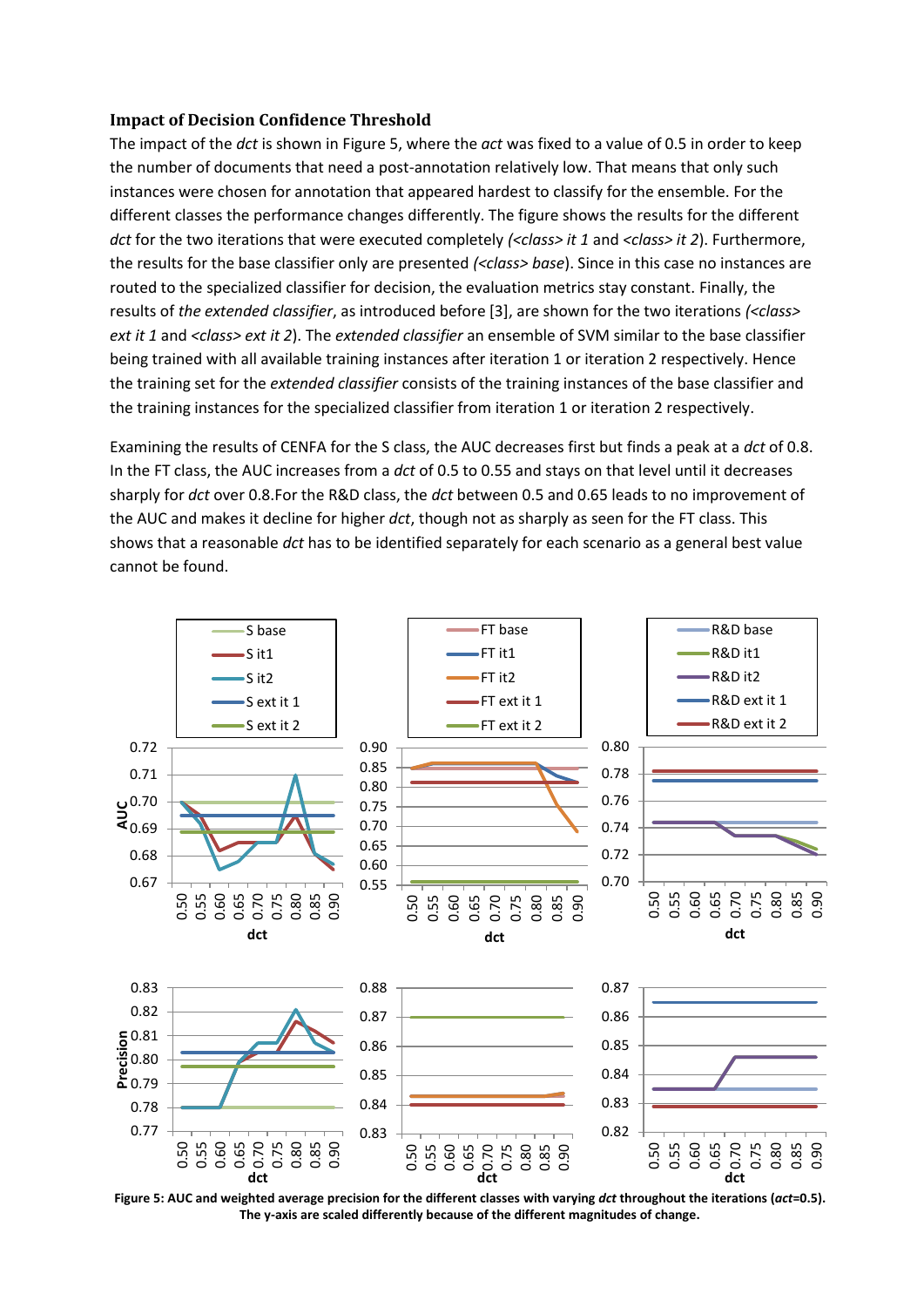Analyzing the single classes in more detail and with regard to the precision of the model, the evaluation results show that the tradeoff differs between the different scenarios. One can see that the precision for the *S* class can be increased, depending on the value of the *dct* and that precision and AUC reach their peaks both at a *dct* of 0.8. After the second iteration we achieve here an increase in precision of 5.3% and an increase in AUC of 1.4% while for other *dct* values only the precision can be increased.

The figures for the *FT* class look different. Here the AUC is constantly increased by 0.012 and there is no impact on the precision until a *dct* greater than 0.8 is chosen. After that threshold, the AUC drops dramatically while the precision is improved a little. Looking at the results for *R&D*, the results for precision and AUC run more parallel than for the other classes. Here the iterations have no effect for a *dct* between 0.5 and 0.65 while AUC drops for higher *dct* and precision increases. Comparing the AUC of the base classifier (0 .74) with the average AUC for 180 training instances in the tuning experiments (0.83) (cf[. Figure 2\)](#page-11-0), one can observe a decreased value. This is assumed to result from the particular fold selected for the experiments in the industrial setting. The standard deviations in the tuning experiments (cf[. Figure 2\)](#page-11-0) show the variety for the different folds.

It was shown before [3] that in some cases the *extended classifier* outperforms the CENFA classifier in terms of classification quality while in some cases the CENFA classifier outperforms the *extended classifier*. This trend can be observed in this industrial setting as well. As presented before [3], CENFA provides a good trade-off between a good classification quality and a significantly better behaviour in terms of computation time compared to a pure ensemble learner such as the *extended classifier*.

#### **Distribution of Ambiguous Documents**

As mentioned in Section [4.2,](#page-6-0) the class distribution of the examined documents is highly unbalanced. [Table 4](#page-15-1) gives an overview on the distribution during the different phases of the approach's usage. The first row shows again the unbalanced results from the annotation study. The following rows show the results of the two post-annotation rounds during the iterations. Interestingly, the distribution becomes more balanced in these phases. One reason for this might be that the *act* represents an uncertainty window which spreads from the center of uncertainty equally into both classes. With respect to the applied classification algorithm of SVM, the model selects instances which are close to the separating SVMs' hyperplanes for the classes on either side and not randomly from the complete geometric space.

| <b>Phase</b>           | R&D   |       | FT    |
|------------------------|-------|-------|-------|
| <b>Evaluation Data</b> | 12.0% | 16.7% | 92.3% |
| $1st$ Iteration        | 41.2% | 42.3% | 54.9% |
| $2^{nd}$ Iteration     | 28.4% | 45.5% | 48.3% |

<span id="page-15-1"></span>**Table 4: Fraction of documents annotated as positive for the respective class during the different phases**

## <span id="page-15-0"></span>**8 Conclusion**

This work describes and evaluates a procedure for the creation of filters for domain-specific search engines in an industrial setting including an offline annotation study to train non-experts and applying an active-learning framework to use in an online evaluation.

The annotation study provides the description of a process to easily transfer the knowledge of a domain expert to non-experts for the annotation of complex filter scenarios. The high inter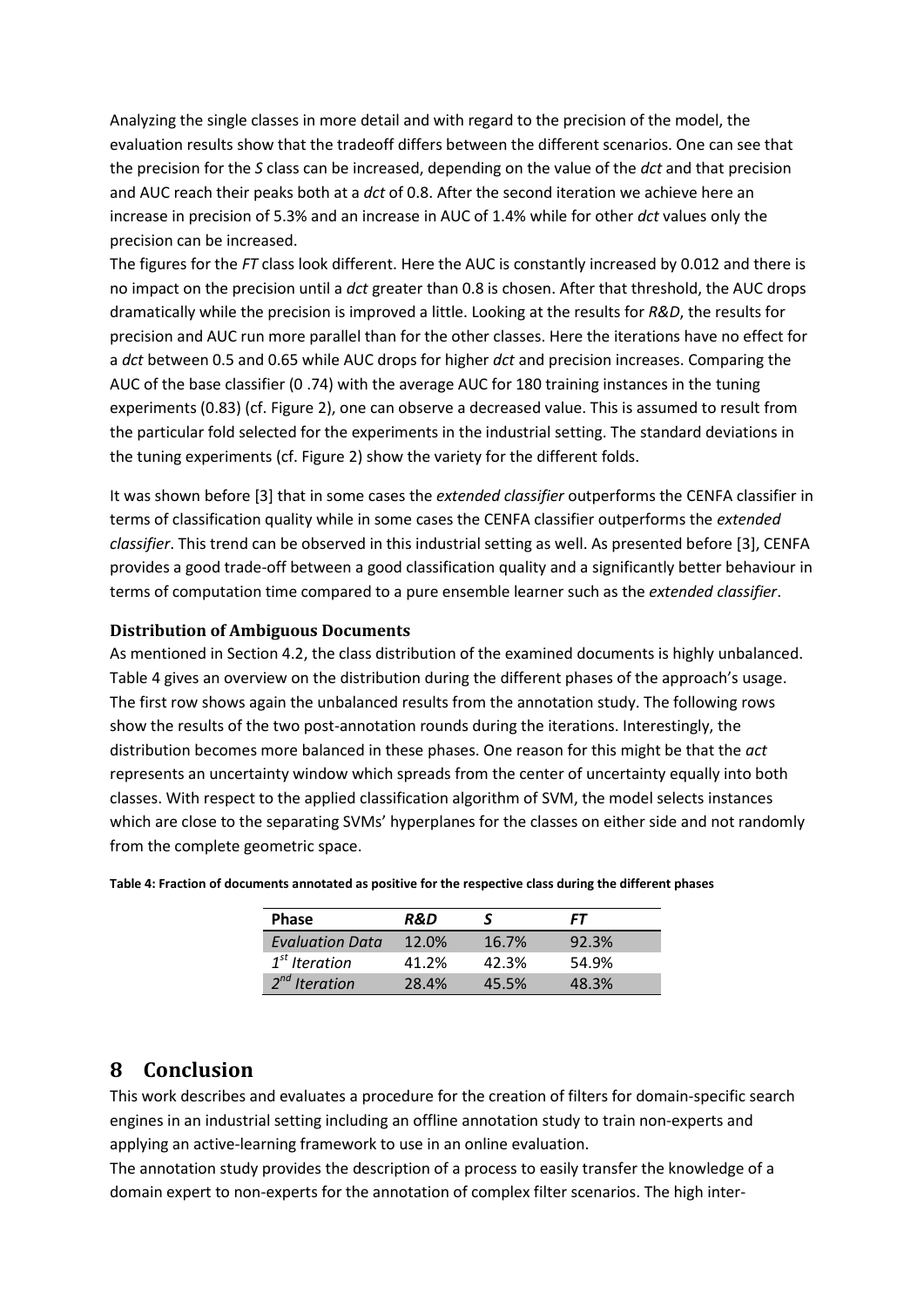annotator agreement allows the conclusion that the collaborative, iteratively improved definition of the filters helped to create a common understanding of the problems. However, the differences in the agreement for the different problems show that for humans some filter problems remain more complex than others even after a thorough common definition.

Another result of the annotation study and the online evaluation is the created corpus, which is openly accessible and provides insights on the character of the identified ambiguous documents and enables repeated and comparative studies on the same data.

Furthermore, the previously presented concept of CENFA is adapted for the online setting and evaluated in a live-scenario with real data streams as a means for filtering of documents for a domain-specific search engine. The results give interesting insights into the suitability of the approach. One main contribution is the study on the impact of the different parameters on the classification results.

The article is completed by practical considerations such as time requirements for creation of filter definitions and human annotations that can help developers from industry to better calculate for the implementation of any text classification based filter.

An aspect that would be of interest for future work is the system's behavior during long term usage. It might be interesting to see at which point of time the classification results stabilize and a retraining of the base classifier rather than the specialized classifier would be beneficial. Furthermore, a qualitative analysis of the ambiguous documents might help to identify suitable instances for the initial training data annotation.

#### **Acknowledgements**

The work presented in this paper was partly funded by the German Federal Ministry of Education and Research (BMBF) under grant no. 01IS12054 and partly funded by a research grant of the German Research Foundation (DFG) in the project "Design und Bewertung neuer Mechanismen für Crowdsourcing". We extend deep gratitude to kimeta GmbH, in particular Elena Neuschild and Sven Kloppenburg, for enabling us to carry out this work within a real application scenario and to permit the publication of the resulting corpus.

### **References**

[1] Netcraft, LTD, August 2014 Web Server Survey, 2014.

[2] M. Bagdouri, W. Webber, D.D. Lewis, D.W. Oard, Towards Minimizing the Annotation Cost of Certified Text Classification, Proceedings of the 22nd ACM International Conference on Information & Knowledge Management, ACM, 2013, pp. 989-998.

[3] S. Schnitzer, S. Schmidt, C. Rensing, B. Harriehausen-Mühlbauer, Combining Active and Ensemble Learning for Efficient Classification of Web Documents, Polibits, (2014) 39-45.

[4] A. Hanbury, M. Lupu, Toward a Model of Domain-specific Search, Proceedings of the 10th Conference on Open Research Areas in Information Retrieval, Le Centre de Hautes Etudes Internationales d'Informatique Documentaire, Lisbon, Portugal, 2013, pp. 33-36.

[5] K.W. Wöber, Domain-specific Search Engines, Destination Recommendation Systems: Behavioural Foundations and Applications, CABI, 2006, pp. 208-213.

[6] S. Oyama, T. Kokubo, T. Ishida, Domain-specific Web Search with Keyword Spices, IEEE Transactions on Knowledge and Data Engineering, 16 (2004) 17-27.